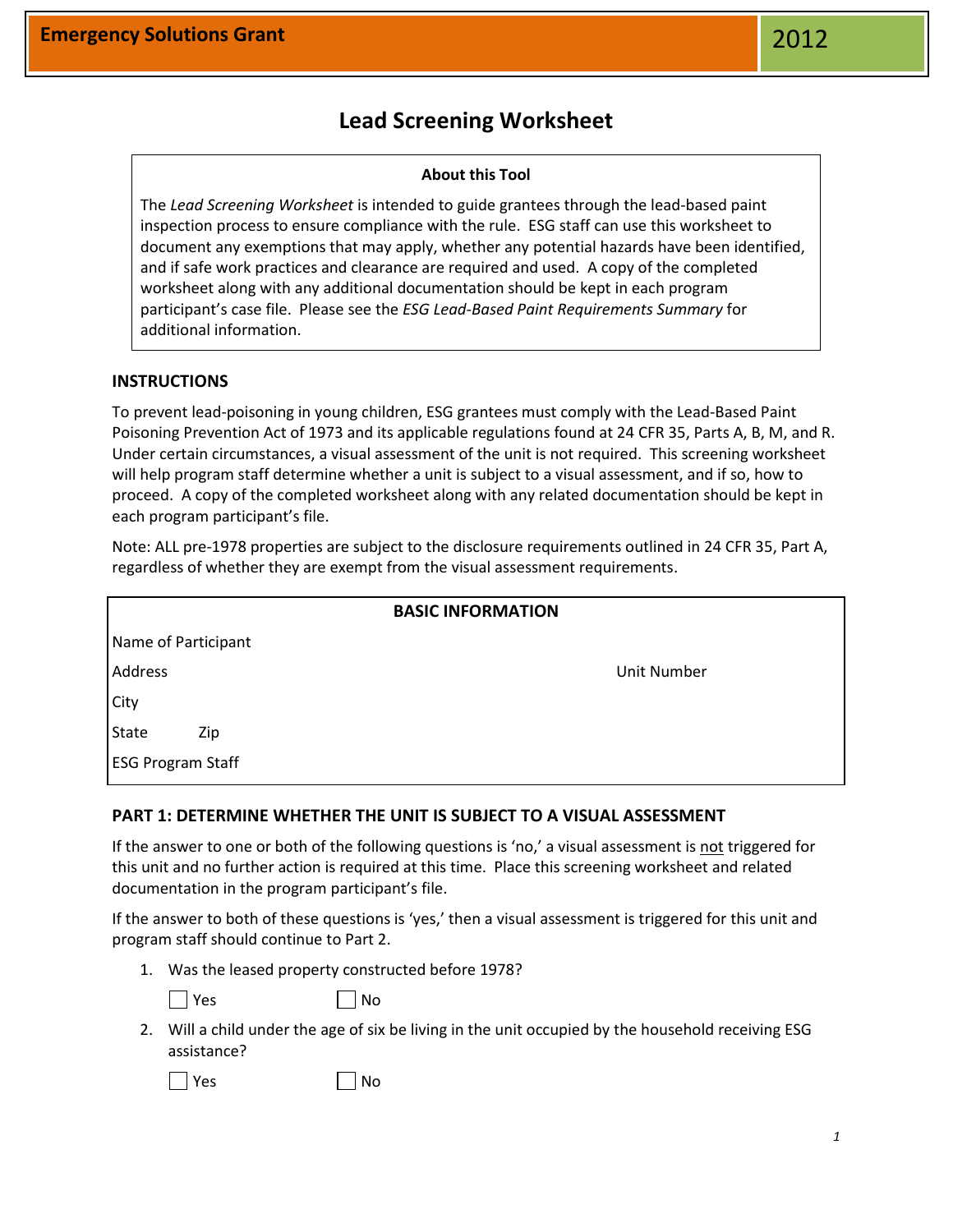#### **PART 2: DOCUMENT ADDITIONAL EXEMPTIONS**

If the answer to any of the following questions is 'yes,' the property is exempt from the visual assessment requirement and no further action is needed at this point. Place this screening sheet and supporting documentation for each exemption in the program participant's file.

If the answer to all of these questions is 'no,' then continue to Part 3 to determine whether deteriorated paint is present.

1. Is it a zero-bedroom or SRO-sized unit?

|  | ۹ |
|--|---|
|--|---|

 $|$  No

2. Has X-ray or laboratory testing of all painted surfaces by certified personnel been conducted in accordance with HUD regulations and the unit is officially certified to not contain lead-based paint?

 $\Box$  No

3. Has this property had all lead-based paint identified and removed in accordance with HUD regulations?

|  | l Yes |  | No |
|--|-------|--|----|
|--|-------|--|----|

4. Is the client receiving Federal assistance from another program, where the unit has already undergone (and passed) a visual assessment within the past 12 months (e.g., if the client has a Section 8 voucher and is receiving ESG assistance for a security deposit or arrears)?

| $\Box$ Yes (Obtain documentation for the case file.) |  |  |
|------------------------------------------------------|--|--|
|------------------------------------------------------|--|--|

5. Does the property meet any of the other exemptions described in 24 CFR Part 35.115(a).

 $\Box$  Yes  $\Box$  No

Please describe the exemption and provide appropriate documentation of the exemption.

#### **PART 3: DETERMINE THE PRESENCE OF DETERIORATED PAINT**

To determine whether there are any identified problems with paint surfaces, program staff should conduct a visual assessment prior to providing ESG financial assistance to the unit as outlined in the following training on HUD's website at:

[http://www.hud.gov/offices/lead/training/visualassessment/h00101.htm.](http://www.hud.gov/offices/lead/training/visualassessment/h00101.htm)

If no problems with paint surfaces are identified during the visual assessment, then no further action is required at this time. Place this screening sheet and certification form (Attachment A) in the program participant's file.

If any problems with paint surfaces are identified during the visual assessment, then continue to Part 4 to determine whether safe work practices and clearance are required.

1. Has a visual assessment of the unit been conducted?

 $\Box$  Yes  $\Box$  No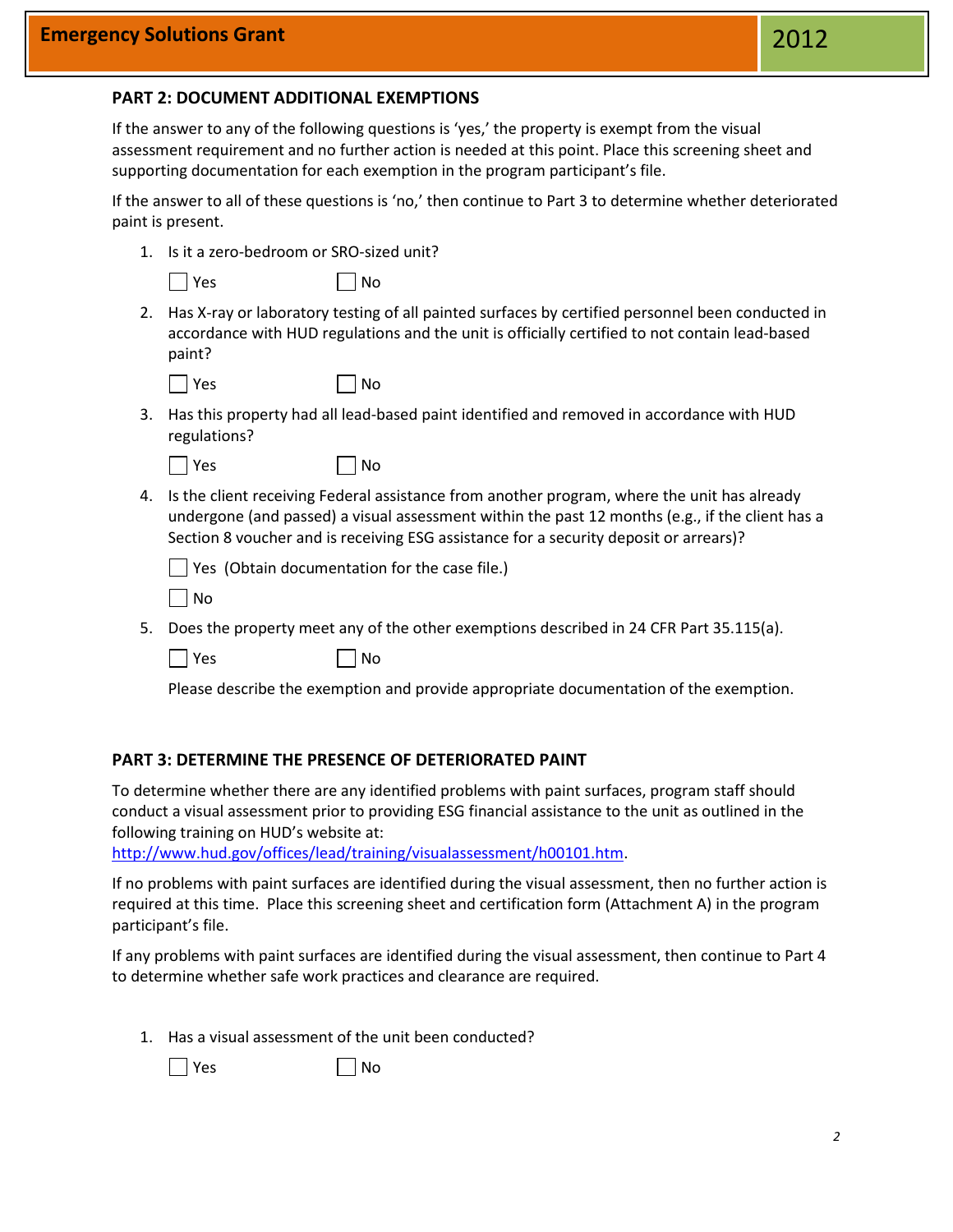2. Were any problems with paint surfaces identified in the unit during the visual assessment?

■ Yes **No (Complete Attachment A – Lead-Based Paint Visual Assessment** 

Certification Form)

# **PART 4: DOCUMENT THE LEVEL OF IDENTIFIED PROBLEMS**

All deteriorated paint identified during the visual assessment must be repaired prior to clearing the unit for assistance. However, if the area of paint to be stabilized exceeds the de minimus levels (defined below), the use of lead safe work practices and clearance is required.

If deteriorating paint exists but the area of paint to be stabilized does not exceed these levels, then the paint must be repaired prior to clearing the unit for assistance, but safe work practices and clearance are not required.

- 1. Does the area of paint to be stabilized exceed any of the de minimus levels below?
	- 20 square feet on exterior surfaces  $\Box$  Yes  $\Box$  No
	- 2 square feet in any one interior room or space  $\Box$  Yes  $\Box$  No
	- 10 percent of the total surface area on an interior or exterior component with a small surface area, like window sills, baseboards, and trim  $\Box$  Yes  $\Box$  No

If *any* of the above are 'yes,' then safe work practices and clearance are required prior to clearing the unit for assistance.

# **PART 5: CONFIRM ALL IDENTIFIED DETERIORATED PAINT HAS BEEN STABILIZED**

Program staff should work with property owners/managers to ensure that all deteriorated paint identified during the visual assessment has been stabilized. If the area of paint to be stabilized does not exceed the de minimus level, safe work practices and a clearance exam are not required (though safe work practices are always recommended). In these cases, the ESG program staff should confirm that the identified deteriorated paint has been repaired by conducting a follow-up assessment.

If the area of paint to be stabilized exceeds the de minimus level, program staff should ensure that the clearance inspection is conducted by an independent certified lead professional. A certified lead professional may go by various titles, including a certified paint inspector, risk assessor, or sampling/clearance technician. Note, the clearance inspection cannot be conducted by the same firm that is repairing the deteriorated paint.

1. Has a follow-up visual assessment of the unit been conducted?

|  | × |
|--|---|
|  |   |

 $\mathsf{S}$  No

| No

2. Have all identified problems with the paint surfaces been repaired?

| Υρς |  |
|-----|--|
|-----|--|

| 3. Were all identified problems with paint surfaces repaired using safe work practices? |
|-----------------------------------------------------------------------------------------|

| Yes | $\Box$ No |
|-----|-----------|
|     |           |

 $\Box$  Not Applicable – The area of paint to be stabilized did not exceed the de minimus levels.

continued…